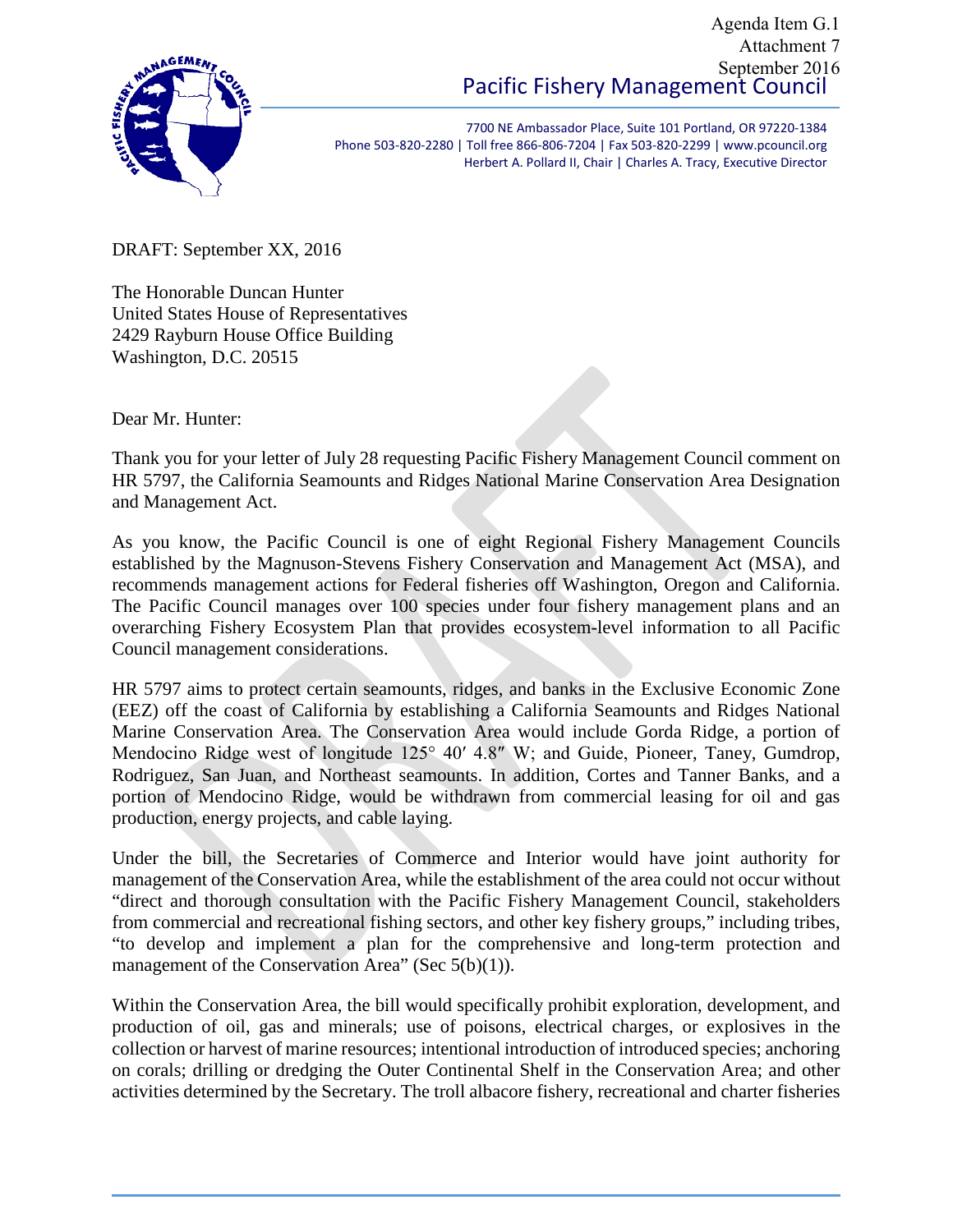are explicitly exempted from the prohibitions, as are certain military, emergency, and scientific activities.

The Council makes the following observations.

- **1. The requirement for consultation with the Pacific Council in Section 5(b)(1)** is consistent with the Pacific Council's mandate under the MSA to develop and amend fishery management plans (FMP) for the conservation and management of fisheries under its authority, to conduct public hearings to allow interested persons an opportunity to be heard in development of such plans, and to conduct other activities necessary for those functions (MSA Section 302 (h)(1), (3), and (8), respectively). The Pacific Council's transparent system provides all stakeholders an opportunity to express their opinions, share their knowledge and be involved in the fishery management process, thereby fostering inclusiveness and improving decision-making.
- **2. Section 2(b) states the purpose of the bill lists is to protect nationally significant historical, natural, cultural, scientific, and educational values of the California Seamounts and Ridges National Marine Conservation Area from non-fishing impacts.** All seamounts and the Mendocino Ridge are designated "habitat areas of particular concern" and are designated as essential fish habitat (EFH) under the Council's FMP. Protection of these areas is consistent with the Pacific Council's Authority under MSA Section 302 (h)(7) to identify non-fishing impacts to EFH, and describe conservation measures to avoid or minimize those impacts.

In addition, under the EFH provisions of the Pacific Council's Groundfish FMP over 130,000 square miles of seafloor off the U.S. West Coast has been closed to groundfish bottom trawling, including all of the areas affected by this bill except for Tanner and Cortes Banks. However, those areas are included in the Cowcod Conservation Area West, which is one of the long-term bycatch mitigation areas identified in the Groundfish FMP, and is closed to groundfish bottom trawling in addition to other commercial and recreational groundfish fishing restrictions.

Any Federal action in EFH areas must include consultation with the National Marine Fisheries Service (NMFS), which then provides recommended conservation measures to the action agency. Further, the Council is required to comment on any Federal activities that may affect habitat, including Essential Fish Habitat, of anadromous fishery resources under its authority, which includes all waters of the West Coast EEZ north of Point Conception.

**3. Section 5(1) of the bill calls for the Secretary of Commerce and the Secretary of the Interior to have joint authority** over management of the proposed Conservation Area. The division of responsibilities is not stated explicitly, so it is unclear how this authority would be shared. The Pacific Council requests clarification of the roles of the Secretaries, and emphasizes that any management of Federal fisheries resources should take place under the authority of the Secretary of Commerce and the MSA to avoid potential conflicting legislative mandates.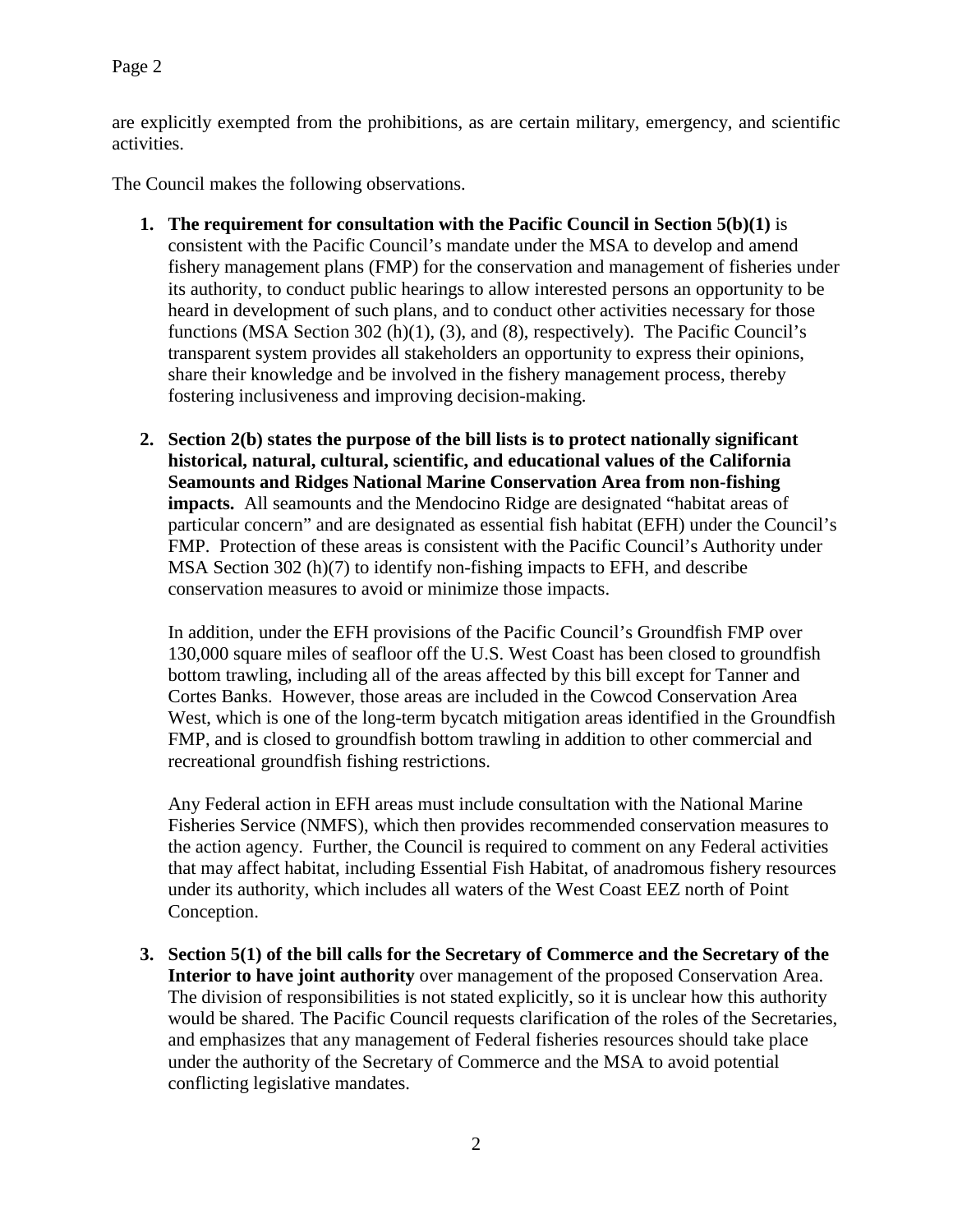- **4. Section 5(b)(2)(B)(iv-v) of the bill specifically allows the troll albacore fishery, recreational and charter fisheries** in the Conservation Area, which is generally consistent with the existing fishing regulations in the Conservation Area; however, other fisheries are also currently allowed in the Conservation Area. The Council requests clarification on the intent of the bill with regard to prohibitions/exceptions for other nonbottom-contact commercial fisheries such as other tuna and highly migratory species fisheries, salmon fisheries, coastal pelagic species fisheries, and mid-water groundfish fisheries. This clarification would assist the Council in developing any potential of a plan for protection of the Conservation Area as identified in section  $5(b)(2)(A)$  of the bill.
- **5. Section 5(b)(2)(A) prohibits a number of extractive and disturbance activities that could affect bottom habitat in the Conservation area.** These provision are consistent with EFH conservation measures for non-fishing impacts identified in the Pacific Council's various FMPs.
- **6. Section 2(a)(5) of the bill** notes that "Despite currently limited direct pressure from extractive use, the Conservation Area is undergoing rapid change due to warming waters, ocean acidification, and ecological stress from pollution and other sources..." The Pacific Council has identified similar findings and notes that its Fishery Ecosystem Plan and NMFS' annual State of the Ecosystem Reports is tracking and responding to these changes, to the extent practicable.

The Pacific Council works collaboratively with stakeholders to develop meaningful protections of both species and sensitive habitats. We are in the final phase of a six-year process to refine, and potentially increase, areas to be protected from fishing and non-fishing activities. All the proposed Conservation Areas are already closed to bottom trawling, and the fishing industry is committed to protecting important habitat and to continuing to managing sustainable fisheries for the benefit of all U.S. citizens. Based on our track record of collaborative, effective fisheries and habitat management, we appreciate the intent of the bill to include the Pacific Council in any decisions that would affect fisheries management in the U.S. West Coast EEZ.

Thank you again for the opportunity to comment on this legislation; please don't hesitate to contact me or Ms. Jennifer Gilden of the Pacific Council office if you have any further questions.

Sincerely,

Charles A. Tracy Executive Director

JDG:xxx